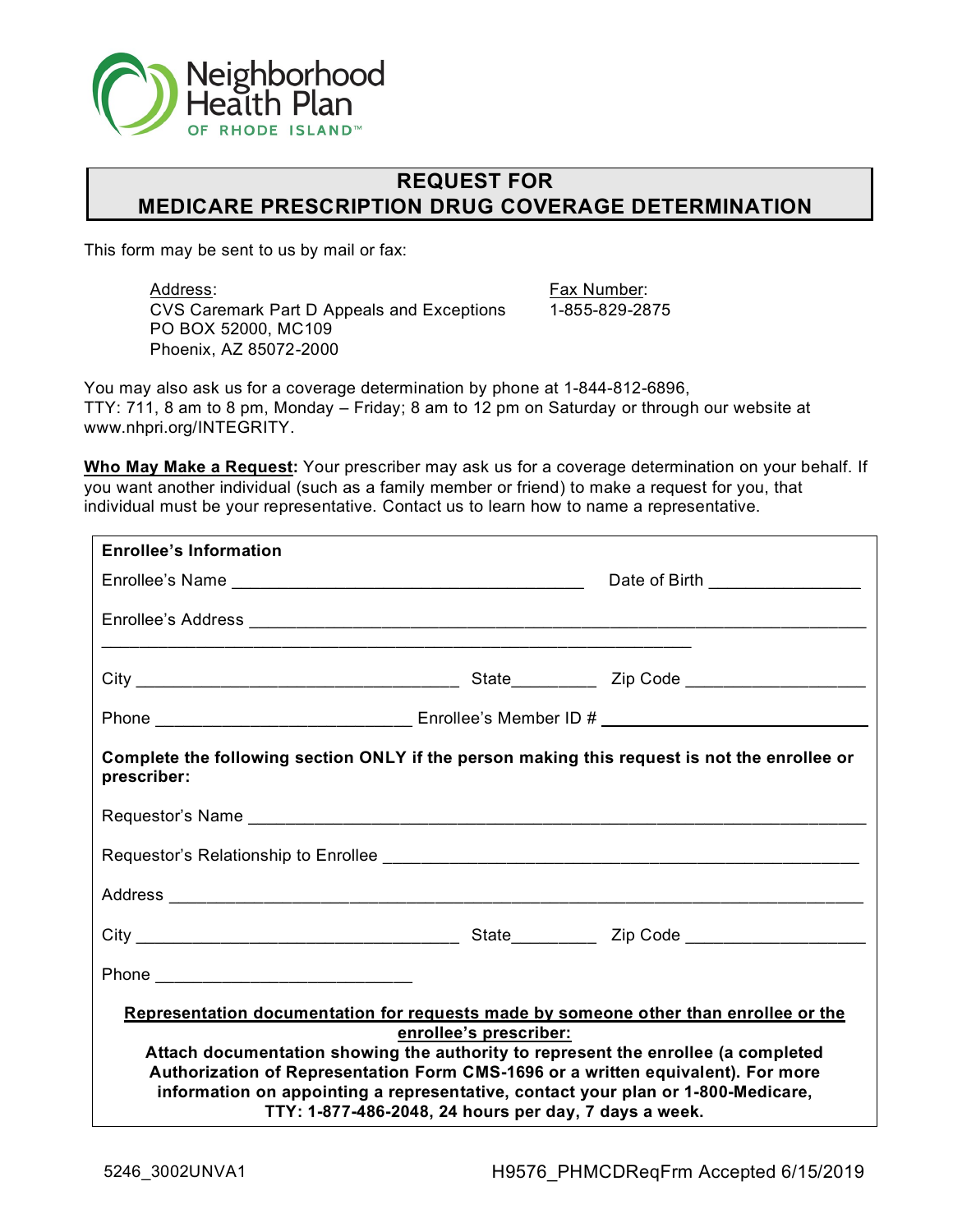| <b>Name of prescription drug you are requesting</b> (if known, include strength and quantity requested |  |  |  |
|--------------------------------------------------------------------------------------------------------|--|--|--|
| per month):                                                                                            |  |  |  |

| <b>Type of Coverage Determination Request</b>                                                                                                                                                                                                                                                                                                                                                                               |
|-----------------------------------------------------------------------------------------------------------------------------------------------------------------------------------------------------------------------------------------------------------------------------------------------------------------------------------------------------------------------------------------------------------------------------|
|                                                                                                                                                                                                                                                                                                                                                                                                                             |
| I need a drug that is not on the plan's list of covered drugs (formulary exception).*                                                                                                                                                                                                                                                                                                                                       |
| I have been using a drug that was previously included on the plan's list of covered drugs, but is<br>being removed or was removed from this list during the plan year (formulary exception).*                                                                                                                                                                                                                               |
| I request prior authorization for the drug my prescriber has prescribed.*                                                                                                                                                                                                                                                                                                                                                   |
| I request an exception to the requirement that I try another drug before I get the drug my<br>prescriber prescribed (formulary exception).*                                                                                                                                                                                                                                                                                 |
| I request an exception to the plan's limit on the number of pills (quantity limit) I can receive so<br>that I can get the number of pills my prescriber prescribed (formulary exception).*                                                                                                                                                                                                                                  |
| My drug plan charges a higher copayment for the drug my prescriber prescribed than it charges<br>for another drug that treats my condition, and I want to pay the lower copayment (tiering<br>exception).*                                                                                                                                                                                                                  |
| I have been using a drug that was previously included on a lower copayment tier, but is being<br>moved to or was moved to a higher copayment tier (tiering exception).*                                                                                                                                                                                                                                                     |
| My drug plan charged me a higher copayment for a drug than it should have.                                                                                                                                                                                                                                                                                                                                                  |
| I want to be reimbursed for a covered prescription drug that I paid for out of pocket.                                                                                                                                                                                                                                                                                                                                      |
| *NOTE: If you are asking for a formulary or tiering exception, your prescriber MUST provide a<br>statement supporting your request. Requests that are subject to prior authorization (or any<br>other utilization management requirement), may require supporting information. Your<br>prescriber may use the attached "Supporting Information for an Exception Request or Prior<br>Authorization" to support your request. |
| Additional information we should consider (attach any supporting documents):                                                                                                                                                                                                                                                                                                                                                |
|                                                                                                                                                                                                                                                                                                                                                                                                                             |

## **Important Note: Expedited Decisions**

If you or your prescriber believe that waiting 72 hours for a standard decision could seriously harm your life, health, or ability to regain maximum function, you can ask for an expedited (fast) decision. If your prescriber indicates that waiting 72 hours could seriously harm your health, we will automatically give you a decision within 24 hours. If you do not obtain your prescriber's support for an expedited request, we will decide if your case requires a fast decision. You cannot request an expedited coverage determination if you are asking us to pay you back for a drug you already received.

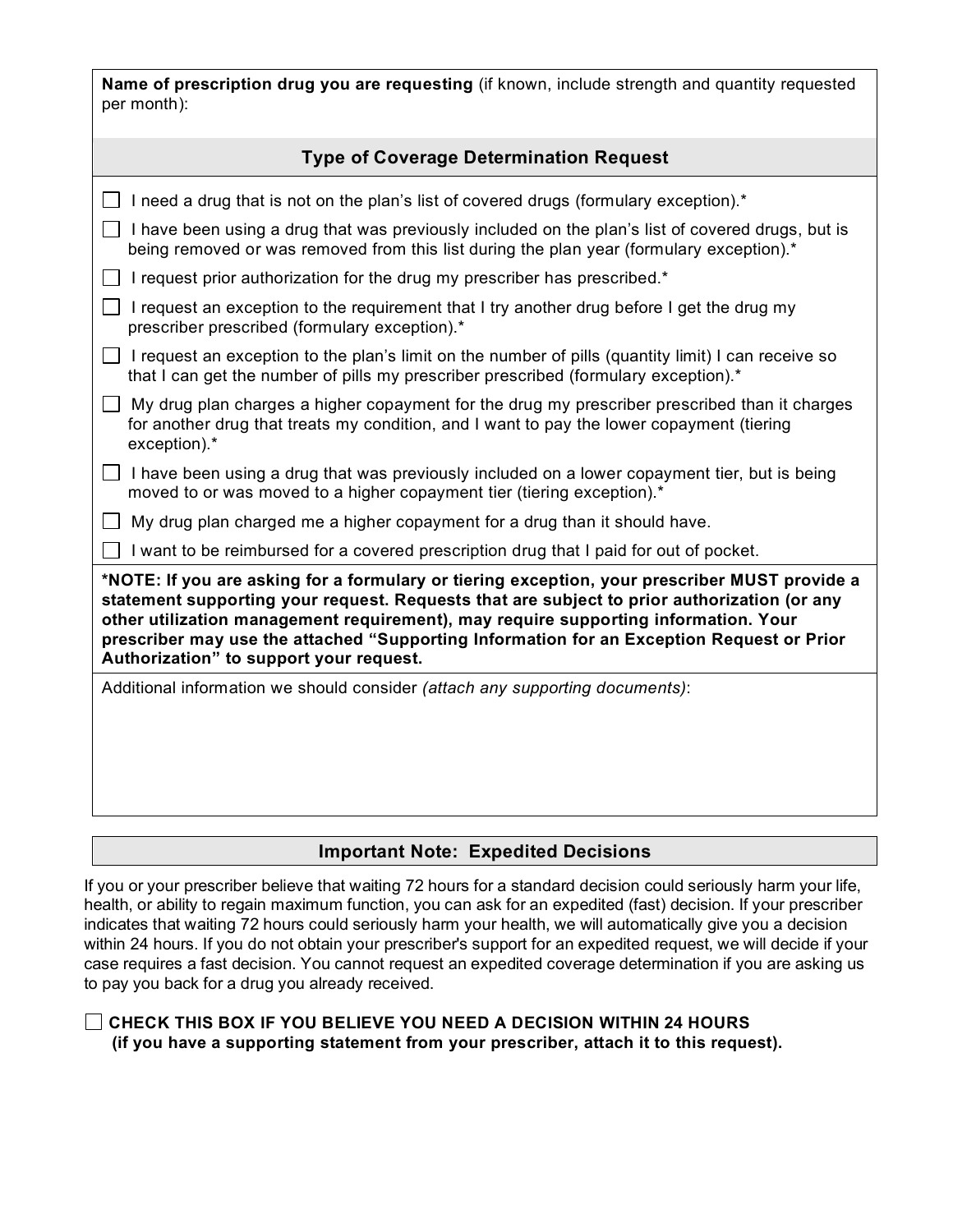| Signature: | Date: |
|------------|-------|
|------------|-------|

## **Supporting Information for an Exception Request or Prior Authorization**

FORMULARY and TIERING EXCEPTION requests cannot be processed without a prescriber's supporting statement. PRIOR AUTHORIZATION requests may require supporting information.

**REQUEST FOR EXPEDITED REVIEW: By checking this box and signing below, I certify that applying the 72 hour standard review timeframe may seriously jeopardize the life or health of the enrollee or the enrollee's ability to regain maximum function.**

| <b>Prescriber's Information</b>               |                             |                                      |  |
|-----------------------------------------------|-----------------------------|--------------------------------------|--|
| Name                                          |                             |                                      |  |
|                                               |                             |                                      |  |
|                                               | <b>State Exercise State</b> | Zip Code ____________________        |  |
| Office Phone ________________________________ |                             | Fax ___ ____________________________ |  |
| <b>Prescriber's Signature</b>                 |                             | <b>Date</b>                          |  |

| <b>Diagnosis and Medical Information</b>                                                                                                                                                                                                                                                                                       |                                          |                                                                                   |                       |  |  |
|--------------------------------------------------------------------------------------------------------------------------------------------------------------------------------------------------------------------------------------------------------------------------------------------------------------------------------|------------------------------------------|-----------------------------------------------------------------------------------|-----------------------|--|--|
| Medication:                                                                                                                                                                                                                                                                                                                    | Strength and Route of<br>Administration: |                                                                                   | Frequency:            |  |  |
| Date Started:                                                                                                                                                                                                                                                                                                                  | Expected Length of Therapy:              |                                                                                   | Quantity per 30 days: |  |  |
| <b>NEW START</b><br>$\perp$                                                                                                                                                                                                                                                                                                    |                                          |                                                                                   |                       |  |  |
| Height/Weight:                                                                                                                                                                                                                                                                                                                 | Drug Allergies:                          |                                                                                   |                       |  |  |
| DIAGNOSIS - Please list all diagnoses being treated with the requested<br>drug and corresponding ICD-10 codes.<br>(If the condition being treated with the requested drug is a symptom e.g.<br>anorexia, weight loss, shortness of breath, chest pain, nausea, etc., provide the<br>diagnosis causing the symptom(s) if known) |                                          |                                                                                   | ICD-10 Code(s)        |  |  |
| <b>Other RELAVENT DIAGNOSES:</b>                                                                                                                                                                                                                                                                                               |                                          |                                                                                   | ICD-10 Code(s)        |  |  |
| <b>DRUG HISTORY:</b> (for treatment of the condition(s) requiring the requested drug)                                                                                                                                                                                                                                          |                                          |                                                                                   |                       |  |  |
| <b>DRUGS TRIED</b>                                                                                                                                                                                                                                                                                                             | <b>DATES of Drug Trials</b>              | <b>RESULTS of previous drug trials</b><br><b>FAILURE vs INTOLERANCE (explain)</b> |                       |  |  |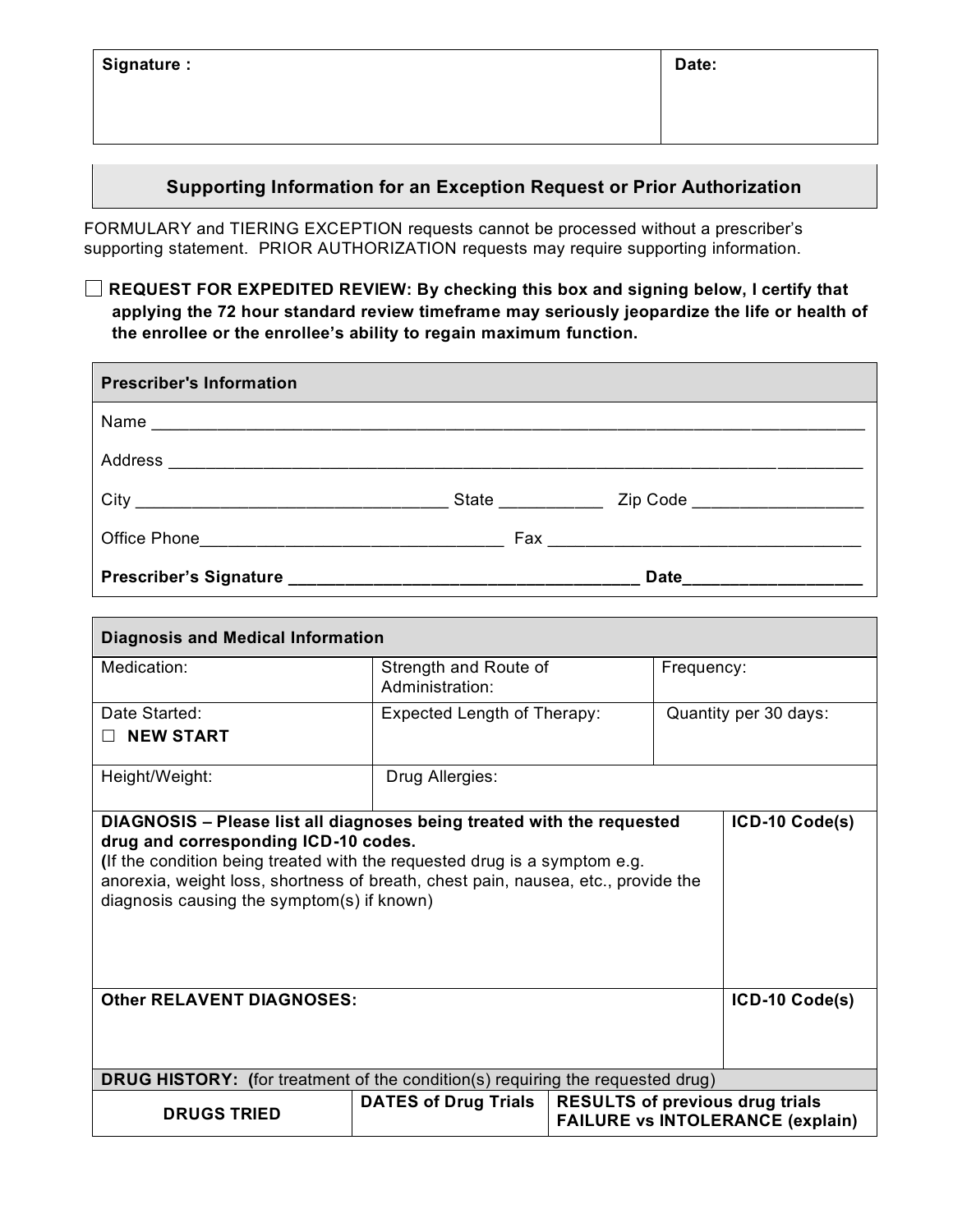| (if quantity limit is an issue, list                                                                                                                                                                   |  |               |              |
|--------------------------------------------------------------------------------------------------------------------------------------------------------------------------------------------------------|--|---------------|--------------|
| unit dose/total daily dose tried)                                                                                                                                                                      |  |               |              |
|                                                                                                                                                                                                        |  |               |              |
|                                                                                                                                                                                                        |  |               |              |
|                                                                                                                                                                                                        |  |               |              |
|                                                                                                                                                                                                        |  |               |              |
|                                                                                                                                                                                                        |  |               |              |
|                                                                                                                                                                                                        |  |               |              |
|                                                                                                                                                                                                        |  |               |              |
| What is the enrollee's current drug regimen for the condition(s) requiring the requested drug?                                                                                                         |  |               |              |
|                                                                                                                                                                                                        |  |               |              |
|                                                                                                                                                                                                        |  |               |              |
| <b>DRUG SAFETY</b>                                                                                                                                                                                     |  |               |              |
| Any FDA NOTED CONTRAINDICATIONS to the requested drug?                                                                                                                                                 |  | $\Box$ YES    | $\Box$ NO    |
| Any concern for a DRUG INTERACTION with the addition of the requested drug to the enrollee's                                                                                                           |  |               |              |
| current drug regimen?                                                                                                                                                                                  |  | $\Box$ YES    | $\Box$ NO    |
| If the answer to either of the questions noted above is yes, please 1) explain issue, 2) discuss the                                                                                                   |  |               |              |
| benefits vs potential risks despite the noted concern, and 3) monitoring plan to ensure safety                                                                                                         |  |               |              |
|                                                                                                                                                                                                        |  |               |              |
|                                                                                                                                                                                                        |  |               |              |
| HIGH RISK MANAGEMENT OF DRUGS IN THE ELDERLY                                                                                                                                                           |  |               |              |
| If the enrollee is over the age of 65, do you feel that the benefits of treatment with the requested drug                                                                                              |  | $\Box$ NO     |              |
| outweigh the potential risks in this elderly patient?                                                                                                                                                  |  | $\square$ YES |              |
| OPIOIDS - (please complete the following questions if the requested drug is an opioid)                                                                                                                 |  |               |              |
| What is the daily cumulative Morphine Equivalent Dose (MED)?                                                                                                                                           |  |               | mg/day       |
| Are you aware of other opioid prescribers for this enrollee?                                                                                                                                           |  | $\square$ YES | $\Box$ NO    |
| If so, please explain.                                                                                                                                                                                 |  |               |              |
|                                                                                                                                                                                                        |  |               |              |
| Is the stated daily MED dose noted medically necessary?                                                                                                                                                |  | □ YES         | $\square$ NO |
| Would a lower total daily MED dose be insufficient to control the enrollee's pain?                                                                                                                     |  | $\square$ YES | $\square$ NO |
| <b>RATIONALE FOR REQUEST</b>                                                                                                                                                                           |  |               |              |
| Alternate drug(s) contraindicated or previously tried, but with adverse outcome, e.g.,                                                                                                                 |  |               |              |
| toxicity, allergy, or therapeutic failure [Specify below if not already noted in the DRUG                                                                                                              |  |               |              |
| HISTORY section earlier on the form: (1) Drug(s) tried and results of drug trial(s) (2) if adverse                                                                                                     |  |               |              |
| outcome, list drug(s) and adverse outcome for each, (3) if therapeutic failure, list maximum dose                                                                                                      |  |               |              |
| and length of therapy for drug(s) trialed, (4) if contraindication(s), please list specific reason why                                                                                                 |  |               |              |
| preferred drug(s)/other formulary drug(s) are contraindicated                                                                                                                                          |  |               |              |
| Patient is stable on current drug(s); high risk of significant adverse clinical outcome with<br>$\Box$                                                                                                 |  |               |              |
| medication change A specific explanation of any anticipated significant adverse clinical outcome                                                                                                       |  |               |              |
| and why a significant adverse outcome would be expected is required $-$ e.g. the condition has                                                                                                         |  |               |              |
| been difficult to control (many drugs tried, multiple drugs required to control condition), the patient                                                                                                |  |               |              |
| had a significant adverse outcome when the condition was not controlled previously (e.g.                                                                                                               |  |               |              |
| hospitalization or frequent acute medical visits, heart attack, stroke, falls, significant limitation of                                                                                               |  |               |              |
| functional status, undue pain and suffering), etc.                                                                                                                                                     |  |               |              |
|                                                                                                                                                                                                        |  |               |              |
| Medical need for different dosage form and/or higher dosage [Specify below: (1) Dosage<br>$\Box$                                                                                                       |  |               |              |
| form(s) and/or dosage(s) tried and outcome of drug trial(s); (2) explain medical reason (3) include<br>why less frequent dosing with a higher strength is not an option – if a higher strength exists] |  |               |              |